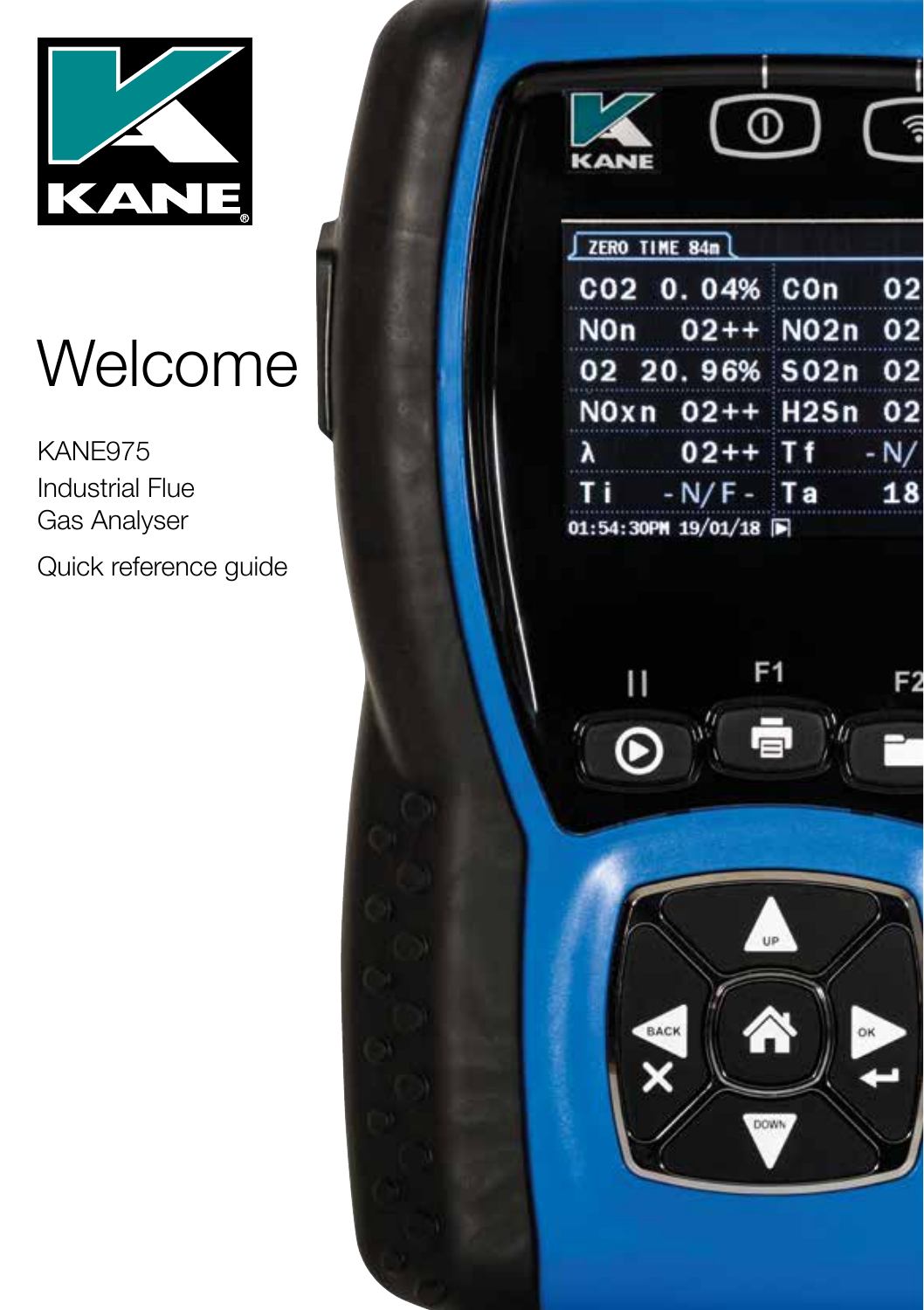## Hello KANE975 getting started

- **1** Know your KANE975
- **2** Connections
- **3** Before use
- **4** Product registration

Please register your analyser at www.kane.co.uk & download the full instruction manual from the product selector

### **PLEASE READ ALL SAFETY WARNINGS IN THE MANUAL**



Print / F1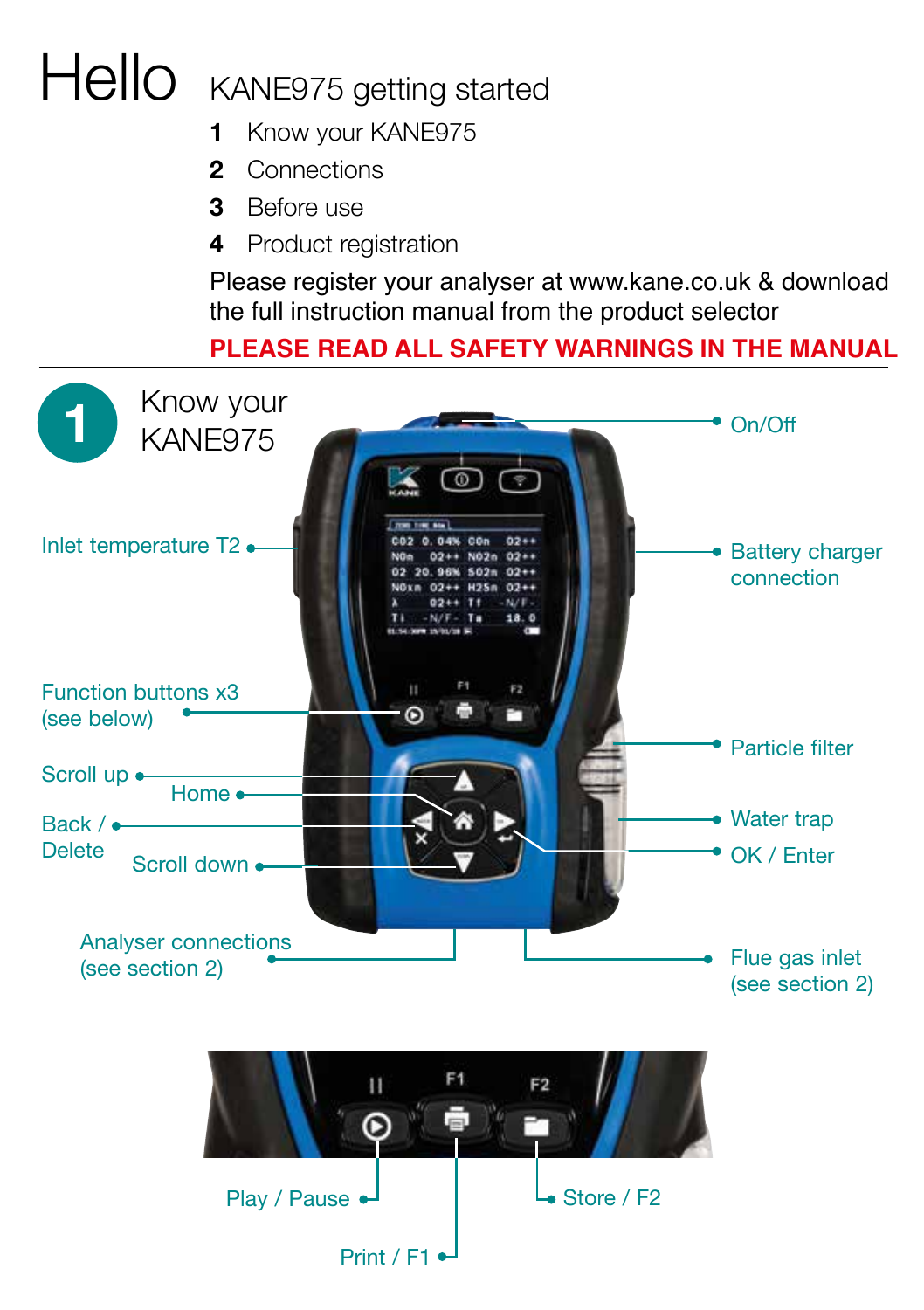



**3** Before use

#### **Check**

Particle filter is not dirty; Water trap & flue probe are empty of water; Flue probe hose is connected to flue gas inlet; Flue probe temperature plug is connected to T1 temperature connection

#### **Fresh air purge**

Position flue probe in fresh air & press "On/Off" Analyser auto-calibrates within 90 seconds

#### **For best pressure sensor accuracy**

Switch analyser on for 5 minutes to let temperature stabilise Zero pressure sensor when analyser in exact position it will be used

#### **To charge NiMH rechargeable batteries**

If the KANE975 is in use, connect the charger, the battery status indicator will become animated. If the KANE975 is powered off, connect the charger and the display will show battery charging. When the batteries are at maximum capacity the display will show Charging Complete for a short time and will then go blank